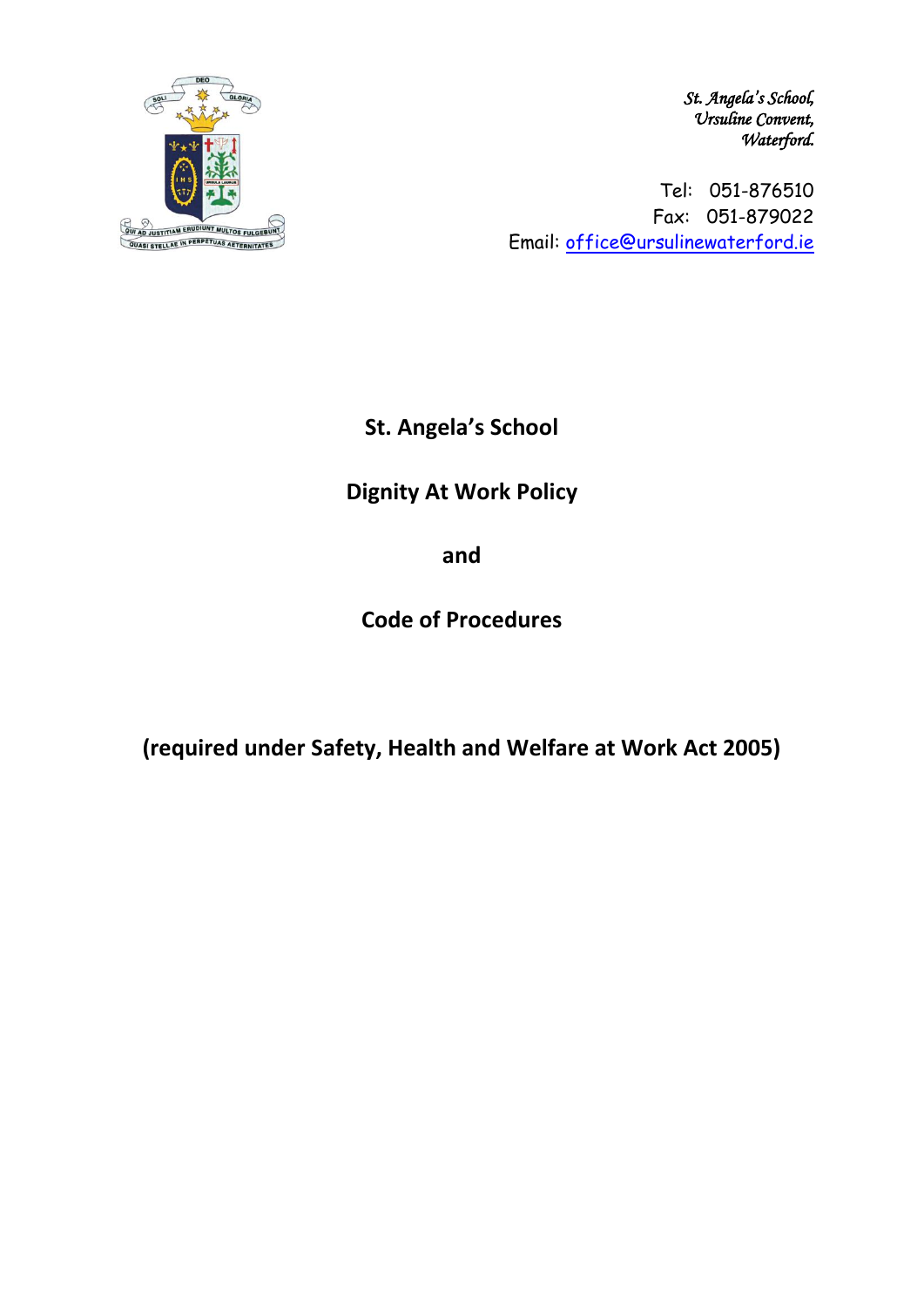

*St. Angela's School, Ursuline Convent, Waterford.* 

Tel: 051-876510 Fax: 051-879022 Email: [office@ursulinewaterford.ie](mailto:office@ursulinewaterford.ie)

# **Dignity at Work Charter, St. Angela's School, Waterford.**



### **St. Angela's School, Waterford, adopts the HSA Dignity in the Workplace Charter**

### **Endorsed by IBEC and ICTU and adopted by JMB and ASTI**

*JMB and ASTI* **"***commit ourselves to working together to maintain a workplace environment that encourages and supports the right to dignity at work. All who work in St. Angela's School are expected to respect the right of each individual to dignity in their working life. All will be treated equally and respected for their individuality and diversity.*

*Bullying in any form is not accepted by us and will not be tolerated. Our policies and procedures will underpin the principles and objectives of this Charter.*

*All individuals, whether directly employed or contracted by St. Angela's School, have a duty and a responsibility to uphold this Dignity at Work Charter.*

*Supervisors, Managers, and Trade Union Representatives where applicable in the workplace have a specific responsibility to promote its provisions."*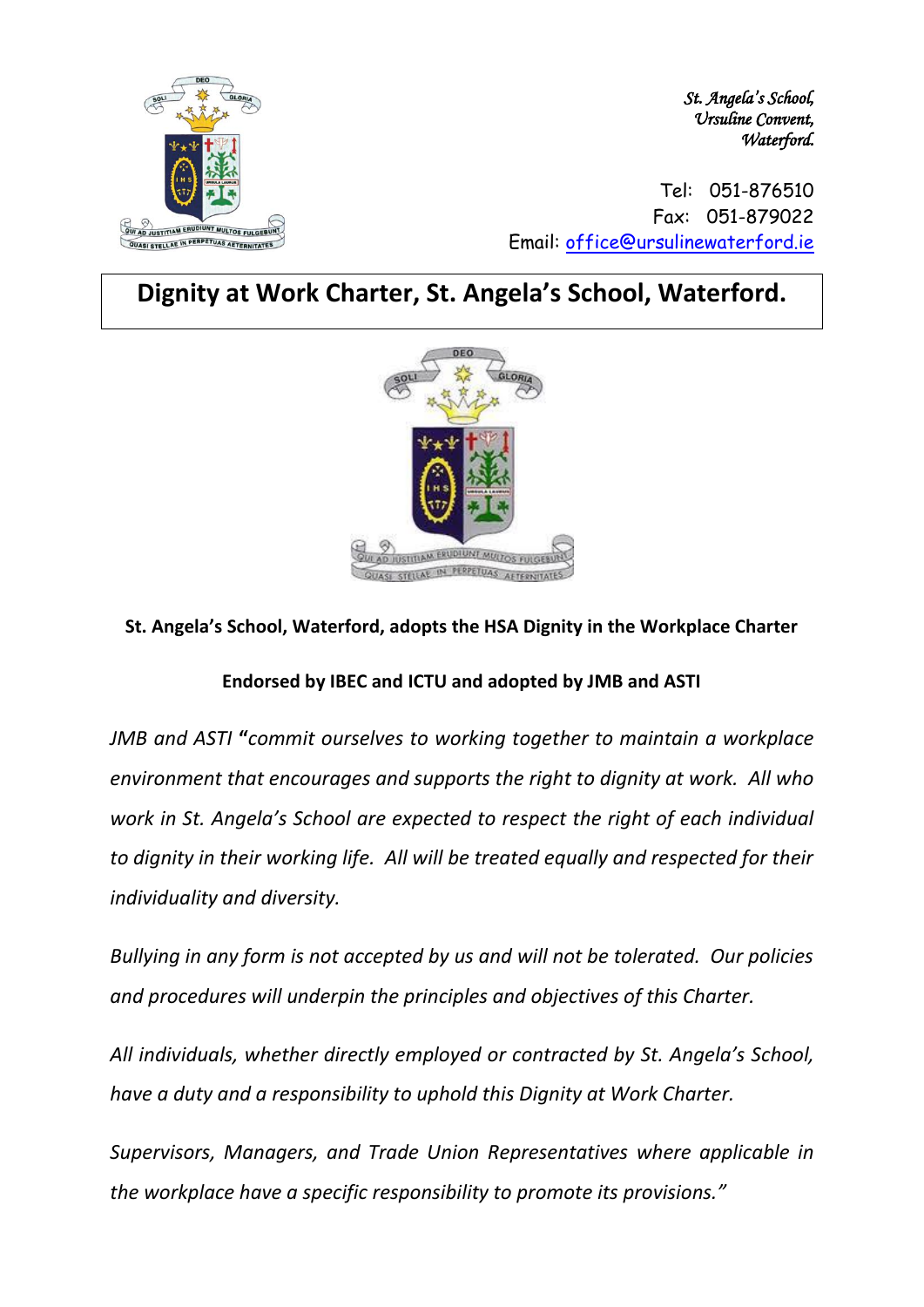# **Dignity in the Workplace Policy and Procedures**

## **Introduction:**

A core employment value is the commitment to ensuring that each individual is guaranteed a working environment where s/he may expect to be treated with dignity both by Management and work colleagues. This approach is a positive emphasis on the importance of each individual and the contribution s/he makes to the success of the workplace. It guarantees the optimal working conditions that allow individuals to freely maximise their role in the workforce. Sound management ethos is based on providing leadership that encourages individuals in this regard. This is best achieved in our school through the creation and maintenance of a positive working environment.

Integral to this employment value and in particular to the principle of mutual respect is the commitment to provide a workplace free from bullying. It is in such a context that the philosophy and this policy statement will be realised.

## **Objectives of Dignity at Work Policy**

- To create and maintain a positive working environment in St. Angela's School, where the right of each individual to dignity at work is recognised and protected.
- To ensure that all are aware of and committed to the principles set out in this policy.

The Board of Management of St. Angela's School is committed to providing all employees with an environment that is free from any form of workplace bullying.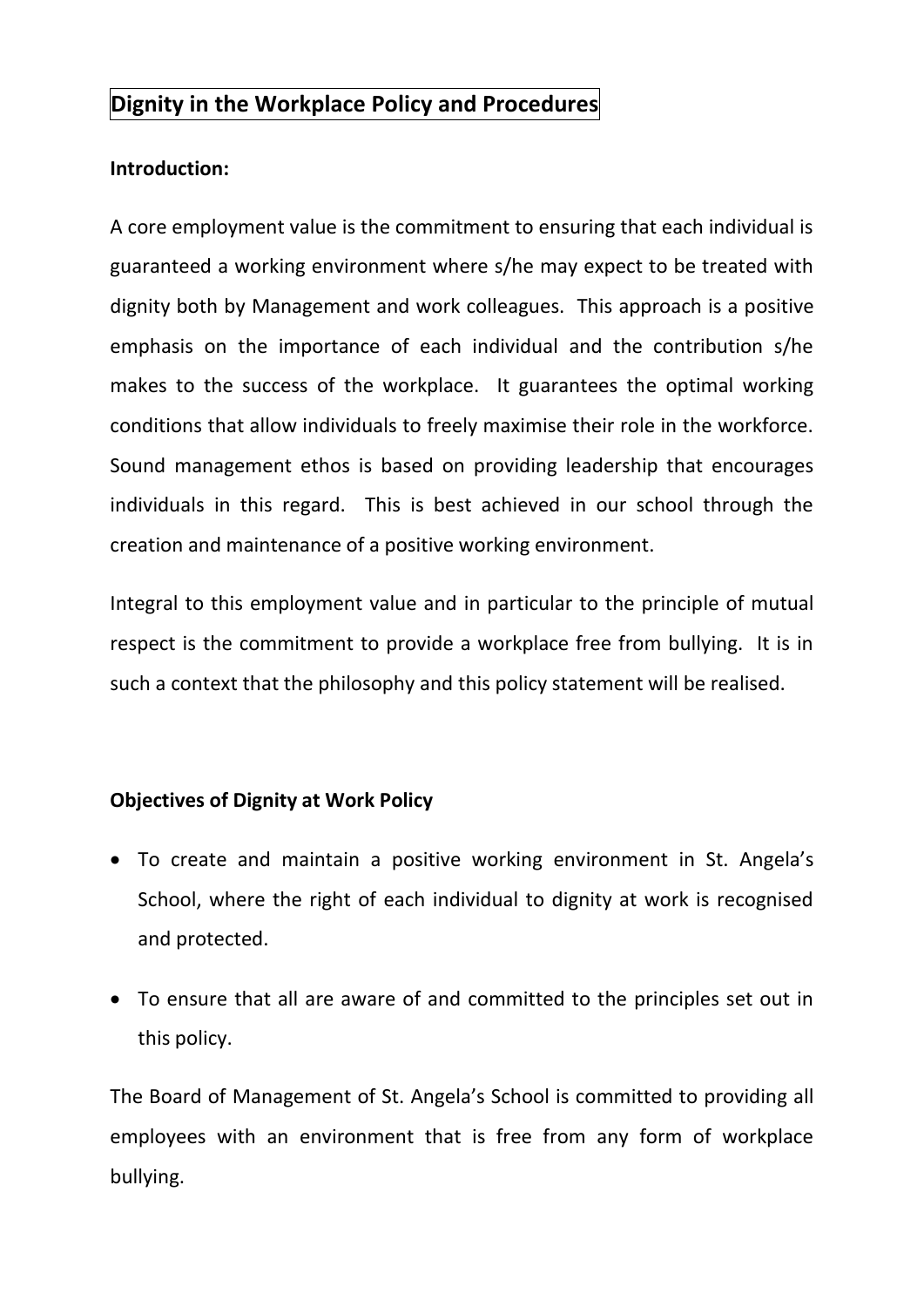The purpose of this document is to outline the Board's policy and procedures in relation to workplace bullying.

A complaint of workplace bullying will be taken seriously and dealt with promptly and in accordance with due process.

In approving this policy, the Board has agreed that:

- It be brought to the attention of all Staff
- All Staff be asked to co-operate in its implementation

#### **The Policy.**

The objective of the Board policy is to eliminate workplace bullying and to contribute to a supportive environment where Staff has the right to carry out the work of the College/School, as per our Mission Statement.

The Policy guarantees that all complaints will be taken seriously and investigated promptly, and that all parties involved will be treated with respect.

Staff will be protected from victimisation or discrimination for assisting in an investigation. Victimisation as a result of a member of Staff raising a complaint will not be tolerated.

#### **DEFINITIONS**

### **Definition of Bullying:**

Workplace bullying is repeated inappropriate behaviour, direct or indirect, whether verbal, physical or otherwise, conducted by one or more persons against another or others, at the place of work and / or in the course of employment, which could reasonably be regarded as undermining the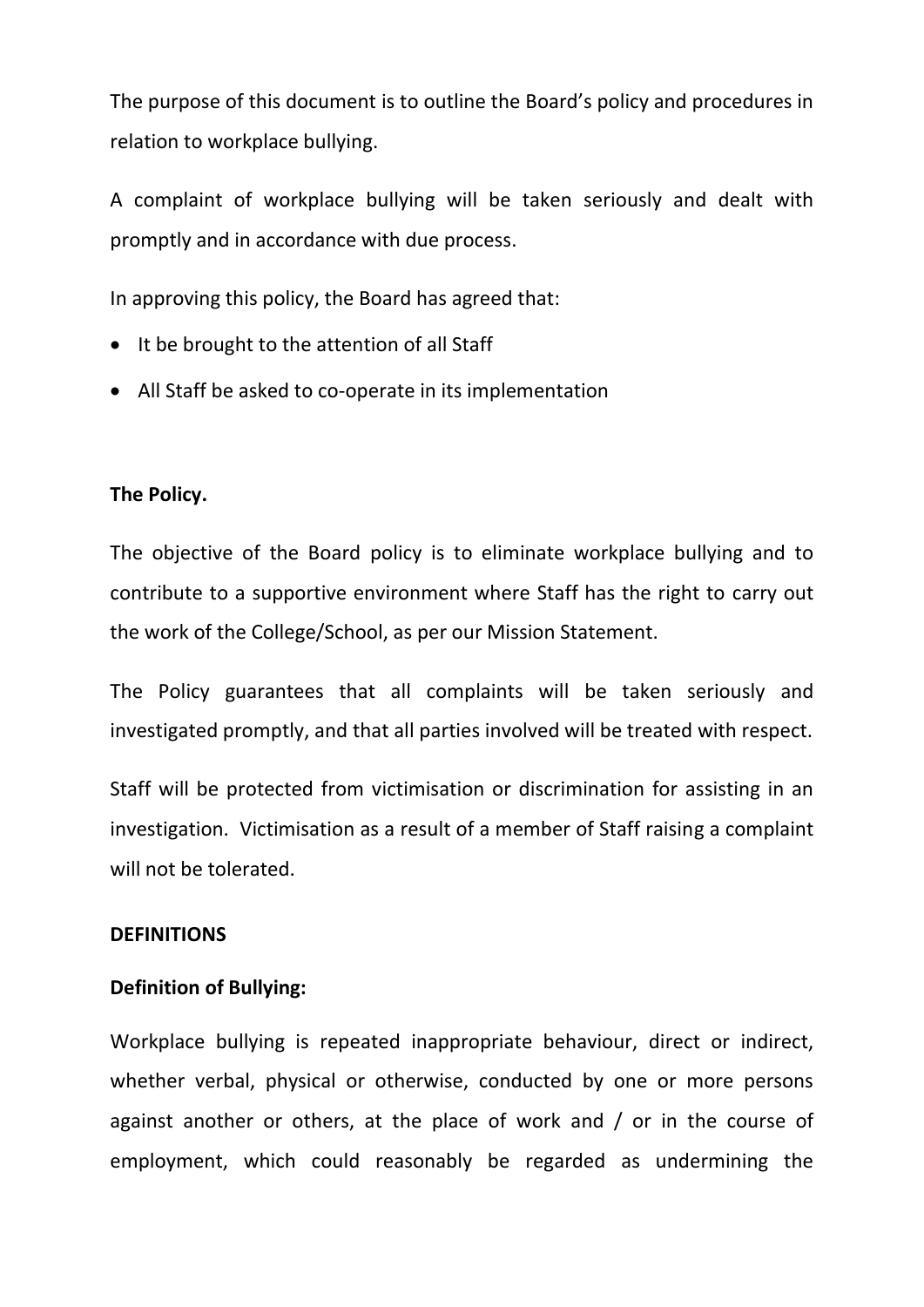individual's right to dignity at work. An isolated incident of the behaviour described in this definition may be an affront to dignity at work but as a once off incident is not considered to be bullying.

(Codes of Practice 2002 under the Industrial Relations Act and the Health and Safety at Work Act)

### **Harassment and Sexual Harassment:**

The Equality Act 1998 (Code of Practice) (Harassment) Order 2012 specifically deals with harassment and sexual harassment in the workplace. The Code aims to give practical guidance and advice.

Harassment that is based on the following grounds - Gender, Age, Civil Status, Family Status, Sexual Orientation, Disability, Race, Religion or membership of the Traveller Community is a form of discrimination in relation to conditions of employment

### **Harassment:**

Harassment is defined in Section 14A(7) of the Employment Equality Act as any form of unwanted conduct has the purpose or effect of violating a person's dignity and creating an intimidating, hostile, degrading, humiliating or offensive environment for the person.

The unwanted conduct may consist of acts, requests, spoken words, gestures or the production, display or circulation of written words, pictures or other material.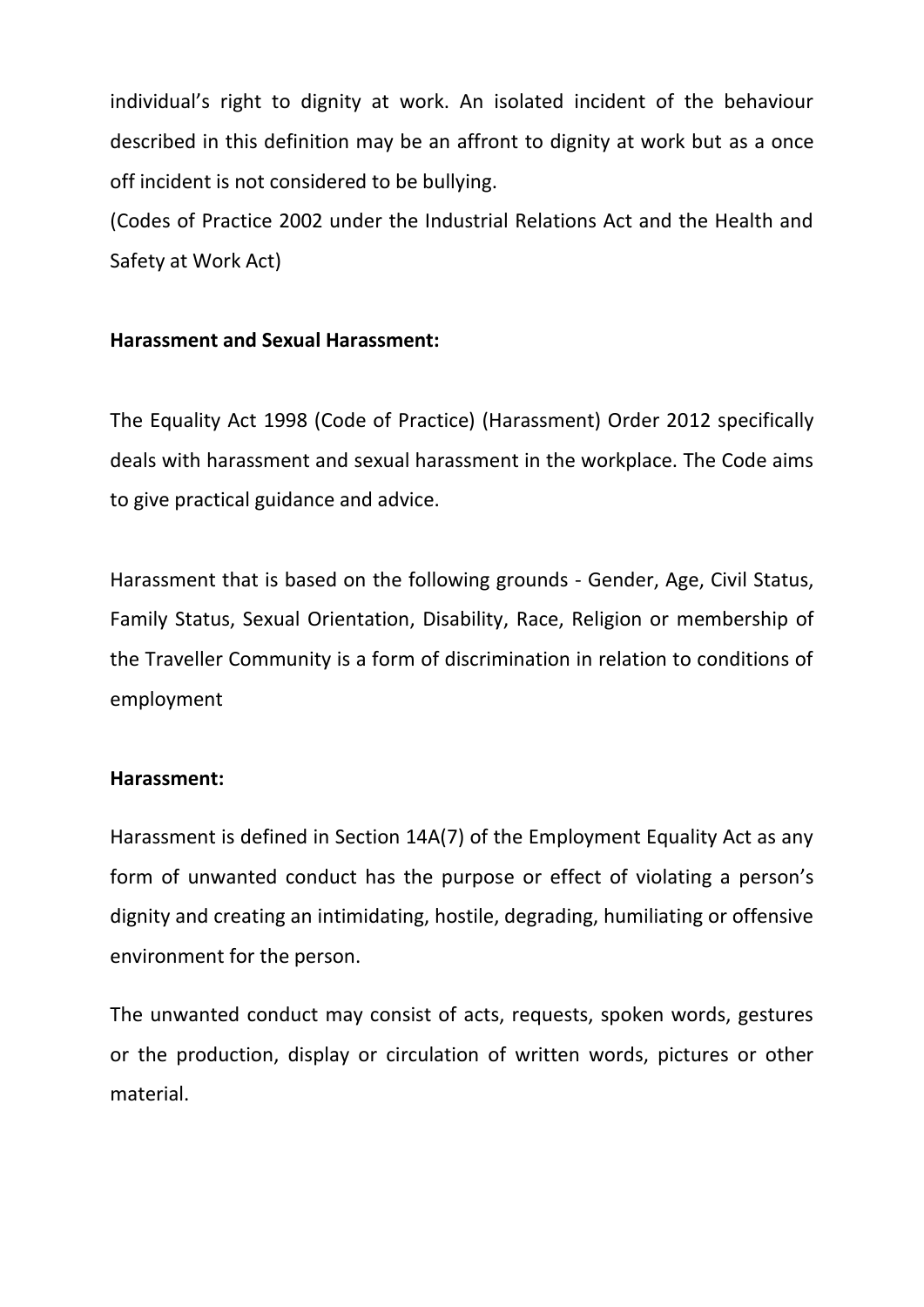## **Sexual Harassment:**

Sexual Harassment is defined in Section 14(A)(7) of the Employment Equality Act as any form of verbal, non-verbal or physical conduct of a sexual nature which has the purpose or effect of violating a person's dignity and creating an intimidating, hostile, degrading, humiliating or offensive environment for the person.

The unwanted conduct may consist of acts, requests, spoken words, gestures or the production, display, or circulation of written words, pictures or other material.

## **What Constitutes 'Unacceptable Behaviour'/ Workplace Bullying?**

Bullying can take a number of forms. Under the Health and Safety Act there is a requirement that personnel are consulted in respect of acceptable / unacceptable behaviour and that through this consultation process, the staff will have ownership of the policy as it relates to their school / organisation.

A pattern of the following behaviours are examples of types of bullying:

- Exclusion with negative consequences
- Verbal abuse/insults
- Physical abuse
- Being treated less favourably than colleagues
- Shouting
- Intrusion pestering, spying or stalking
- Menacing behaviour
- Intimidation
- Aggression
- Undermining behaviour
- Excessive monitoring of work
- Humiliation
- Withholding work-related information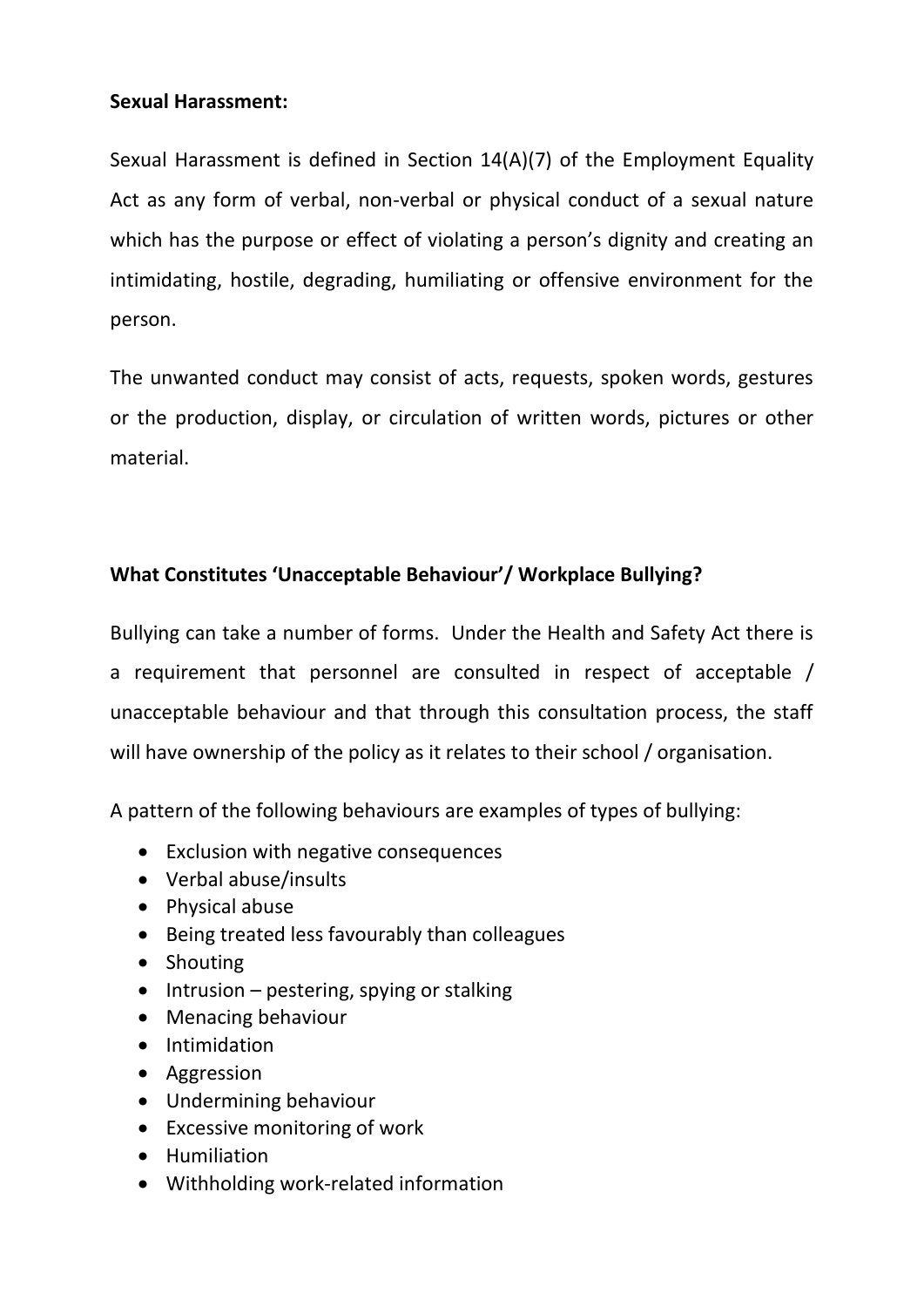- Setting unreasonable and unrealistic targets
- Blame for things beyond the person's control
- Unequal treatment

(This list is not exhaustive.)

It is noted that a once-off incident is not normally considered to be bullying behaviour.

## **What are the Effects of Bullying?**

International research shows that the effects may be physiological, psychological and behavioral.

*Effects on the individual*: research shows that individuals who are continually bullied lose self-confidence as self-esteem is eroded and they are at an increased risk of suffering stress. There may be serious effects on health and the person's career may be adversely affected.

*Effects on the Organisation*: individuals who are bullied will find it difficult if not impossible to give their best in the workplace. Among the well-documented effects are increased sickness/absenteeism, low morale, a tense atmosphere, cliques or factions.

## **Why might an individual be reluctant to take action?**

- Because the particular workplace culture passively supports bullying i.e. staff in general are unaware of the seriousness of bullying.
- Because of fear that the complaint may not be taken seriously.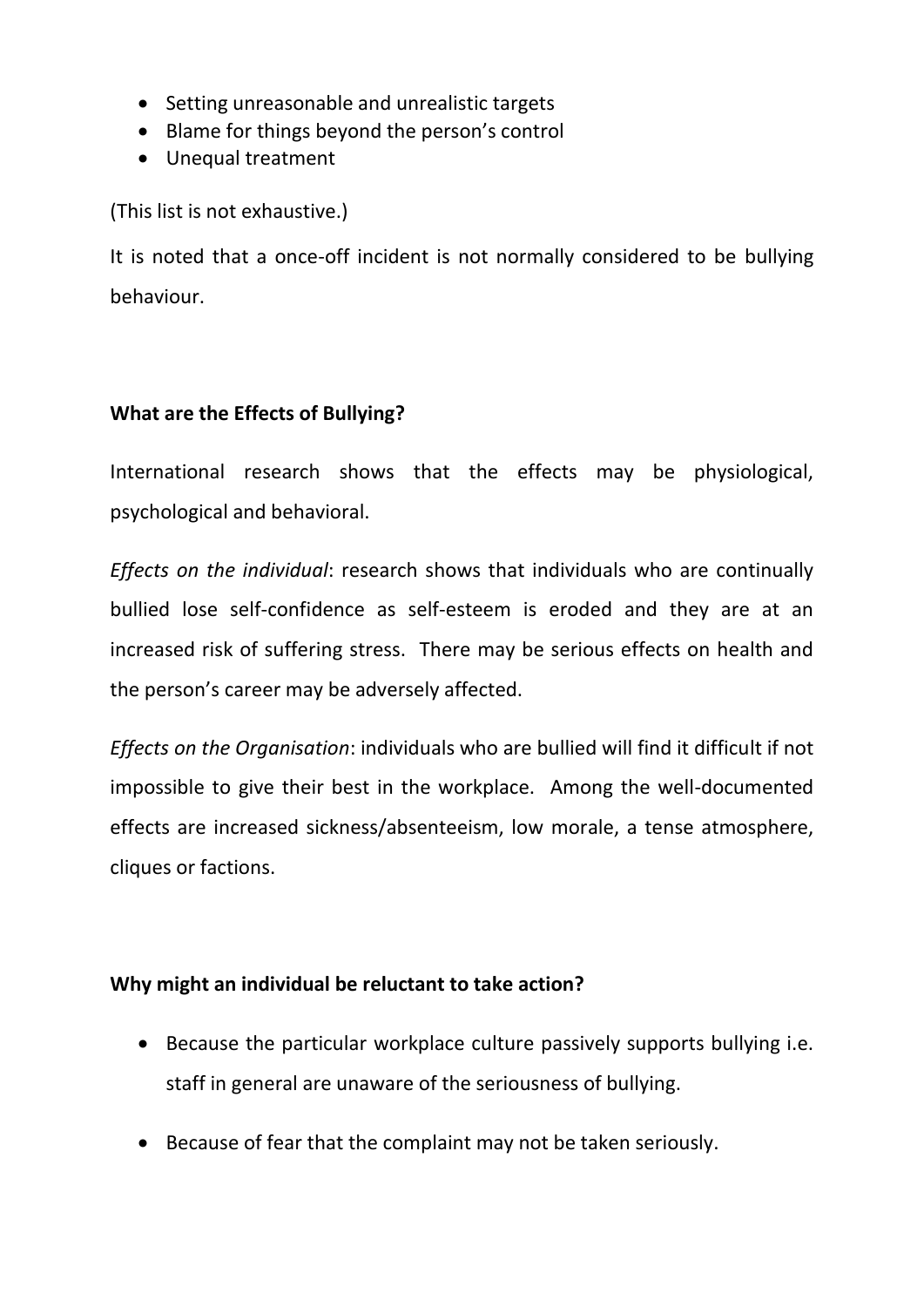- Because s/he may be seen as unable for the job or/and a weak person.
- If the alleged bully is a person in authority, there may be the fear Management will support the alleged perpetrator(s).
- Because making a complaint could result in further intimidation and increased bullying.
- Because there are no witnesses to the bullying and it would be one person's word against another
- Because s/he might be seen to be lacking in credibility or/and personal status
- Where there are witnesses, these might be unwilling to come forward because they are afraid of being branded troublemakers

# **What can I do to ensure that workplace bullying does not occur in St. Angela's School?**

Be familiar with the school policy.

Participate in in-service with respect to dignity at work.

Engage in consultation with respect to the development and review of the dignity in the workplace policy.

Be aware and educated about workplace bullying.

### **What can I do to stop people bullying me?**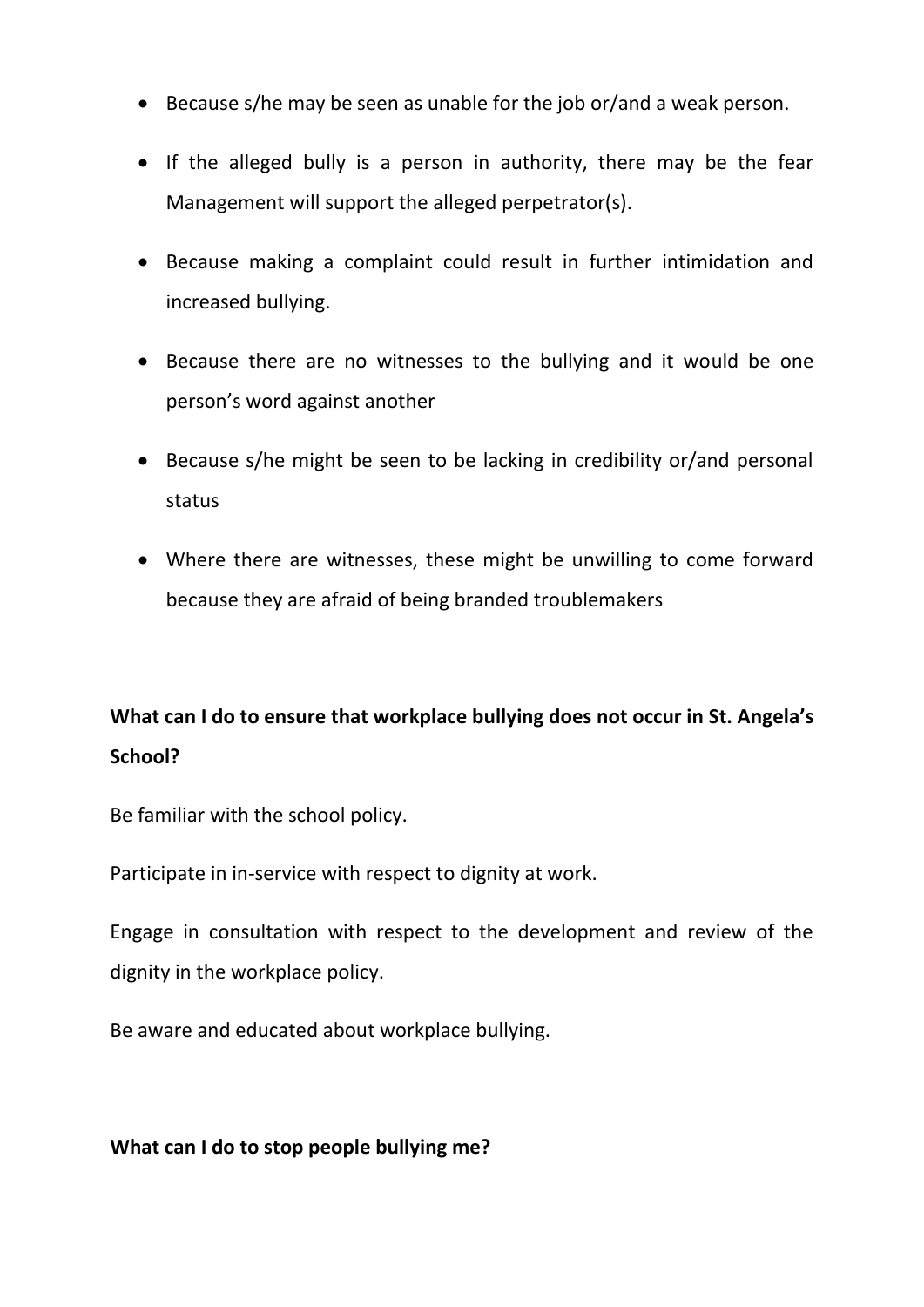Tell them it has to stop! This may be more difficult for some individuals than for others. It is inappropriate for work colleagues to act out their behaviour in an unacceptable manner. If you find it impossible or difficult to make an approach, tell somebody – the Principal, a Contact Person, the ASTI Steward, a Deputy Principal, or other…GET HELP AND SUPPORT.

### **What may be the consequences of not dealing with workplace bullying?**

There are consequences for the individuals who perceive themselves to be targets of bullying behaviour, for the alleged perpetrators(s), for organisational culture / ethos and for the Board of Management.

# **Are there performance criteria by which the success of the Policy might be judged?**

- The existence of a policy on Dignity in the Workplace and the prevention of workplace bullying forms part of health, safety and welfare at work
- Awareness / availability of Policy
- Existence of Charter in a visible place: Dignity in the Workplace
- Dignity in the Workplace as well as inappropriate / bullying behaviour are defined in the Board Policy
- Employee's right to complain is respected
- Informal resolution of complaints is encouraged.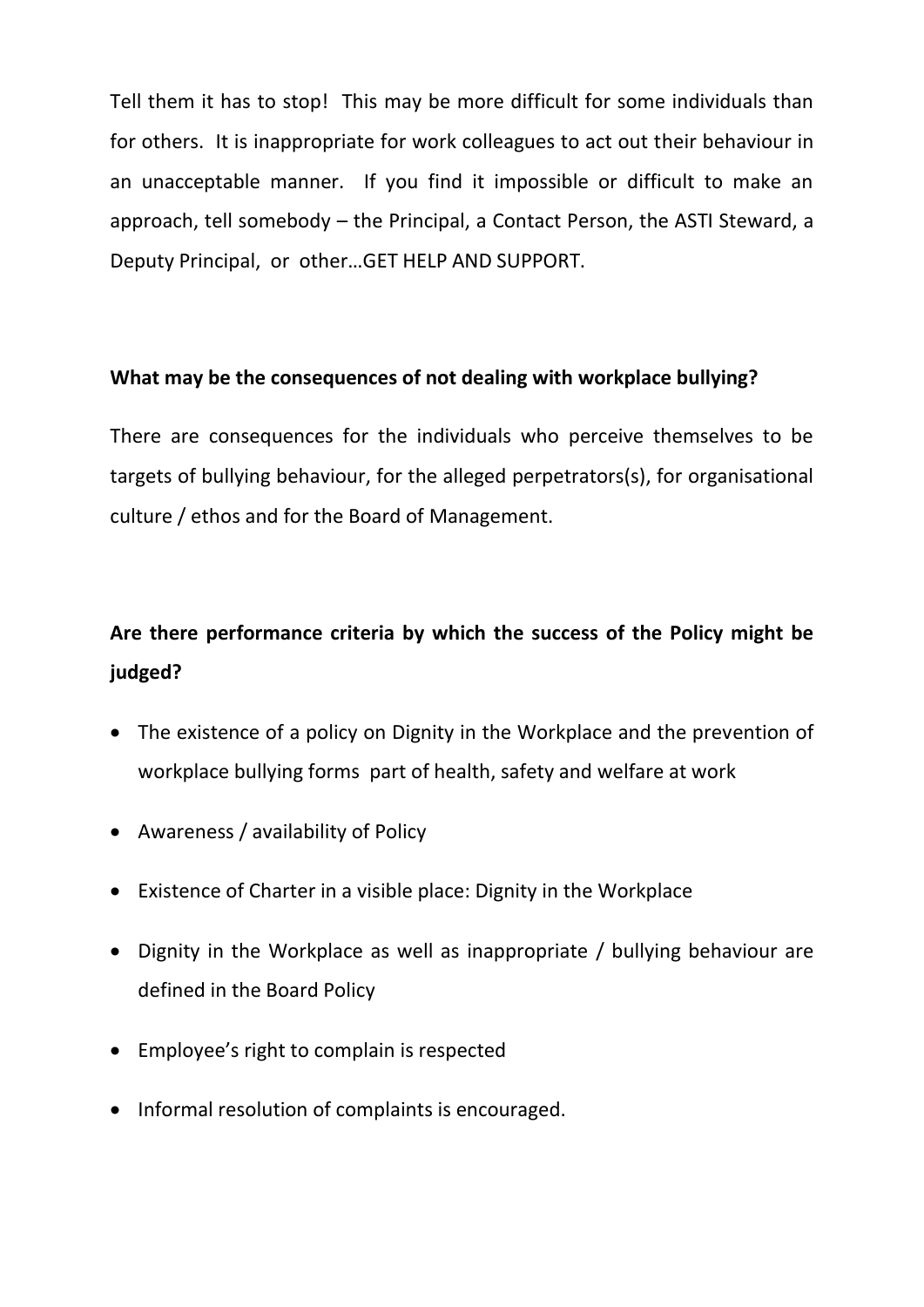There are two stages for dealing with cases of alleged bullying:

Stage One: Informal and

Stage 2 Formal.

Sometimes individuals may be unaware of the negative effects of their behaviour on other adults in the workplace. Such individuals may simply need to be told. Thus, at times alleged incidents of bullying can be handled effectively in an informal way under Stage One. If an incident occurs that is offensive, it may be sufficient to explain clearly to the offender that the behaviour is unacceptable. If the circumstances are too difficult or embarrassing for an individual, support may be sought from another colleague, a contact person, staff representative, Principal, Deputy Principal.

A complainant may decide, for whatever reason, to bypass the informal procedure and proceed to Stage Two.

The following section outlines the procedures to be followed with respect to a complaint.

## **The Procedure for dealing with bullying in the workplace is as follows:**

**Code of Practice Detailing Procedures for Addressing Bullying in the Workplace (Extract from IR Code of Practice S.I. No. 17 of 2002 Code of Practice)** 

### **1. Informal Procedure:**

While in no way diminishing the issue or the effects on individuals, an informal approach can often resolve matters. As a general rule therefore, an attempt should be made to address an allegation of bullying as informally as possible by means of an agreed informal procedure. The objective of this approach is to resolve the difficulty with the minimum of conflict and stress for the individuals involved.

 (a) Any employee who believes he or she is being bullied should explain clearly to the alleged perpetrator(s) that the behaviour in question is unacceptable. In circumstances where the complainant finds it difficult to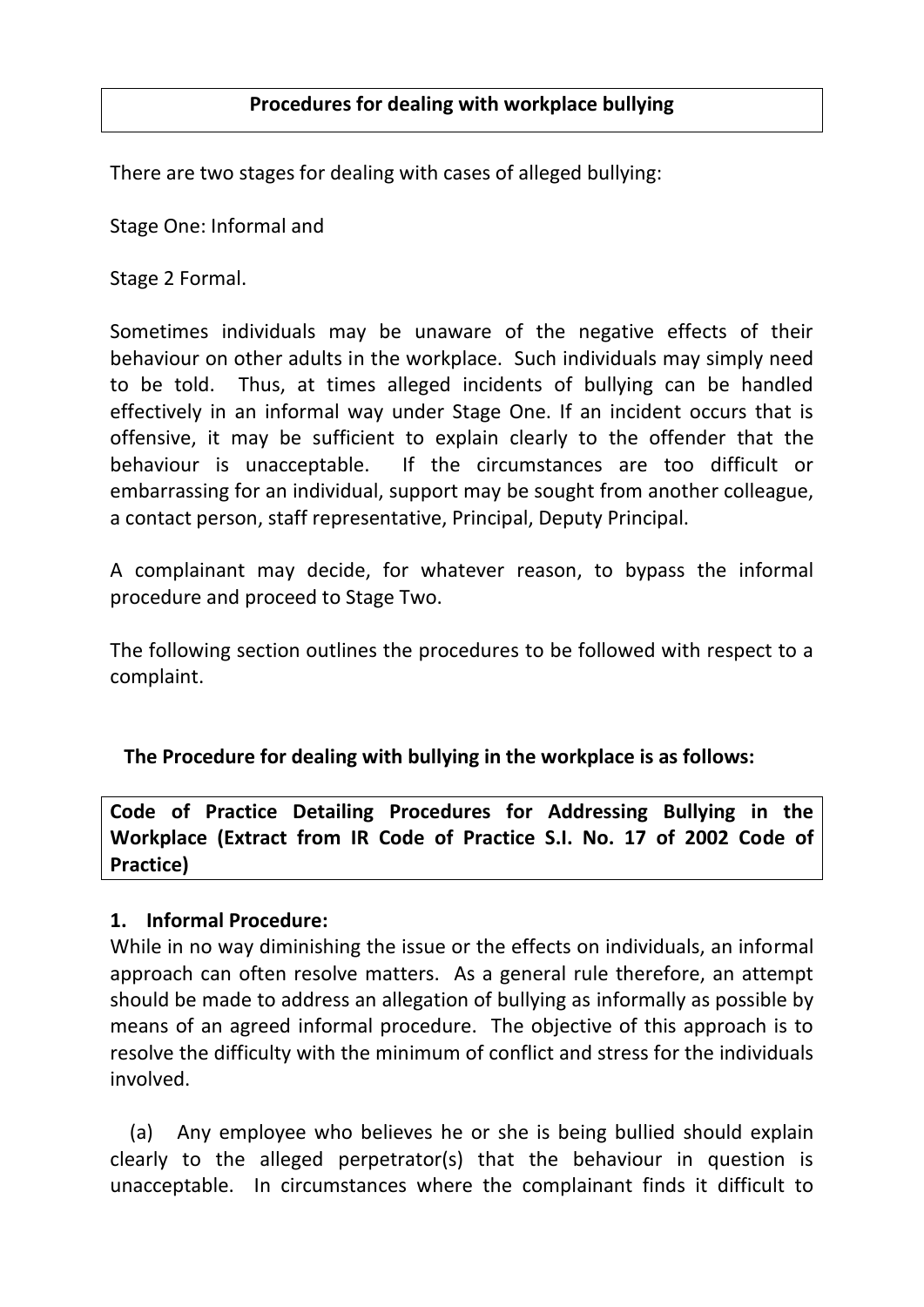approach the alleged perpetrator(s) directly, he or she should seek help and advice, on a strictly confidential basis, from a contact person. A contact person in the school environment could, for example, be one of the following:

- A work colleague;
- A member of Management
- An employee/trade union representative.

In this situation the contact person should listen patiently, be supportive and discuss the various options open to the employee concerned.

- (b) Having consulted with the contact person, the complainant may request the assistance of the contact person in raising the issue with the alleged perpetrator(s). In this situation the approach of the contact person should be by way of a confidential, non-confrontational discussion with a view to resolving the issue in an informal low-key manner.
- (c) A complainant may decide, for whatever reason, to bypass the informal procedure. Choosing not to use the informal procedure should not reflect negatively on a complainant in the formal procedure.

### **2. Formal Procedure:**

If an informal approach is inappropriate or if after the informal stage, the bullying persists, the following formal procedures should be invoked:-

- a. The complainant should make a formal complaint in writing to his / her Principal. If the Principal / Deputy Principal is the subject of the complaint, the formal complaint should be made to the Chairperson of the Board of Management.
- b. The alleged perpetrator(s) should be notified in writing that an allegation of bullying has been made against them. They should be given a copy of the complainant's statement and advised that they shall be afforded a fair opportunity to respond to the allegation(s).
- c. The complaint should be subject to an initial examination by a designated member of Management, usually the Principal, -who can be considered impartial, with a view to determining an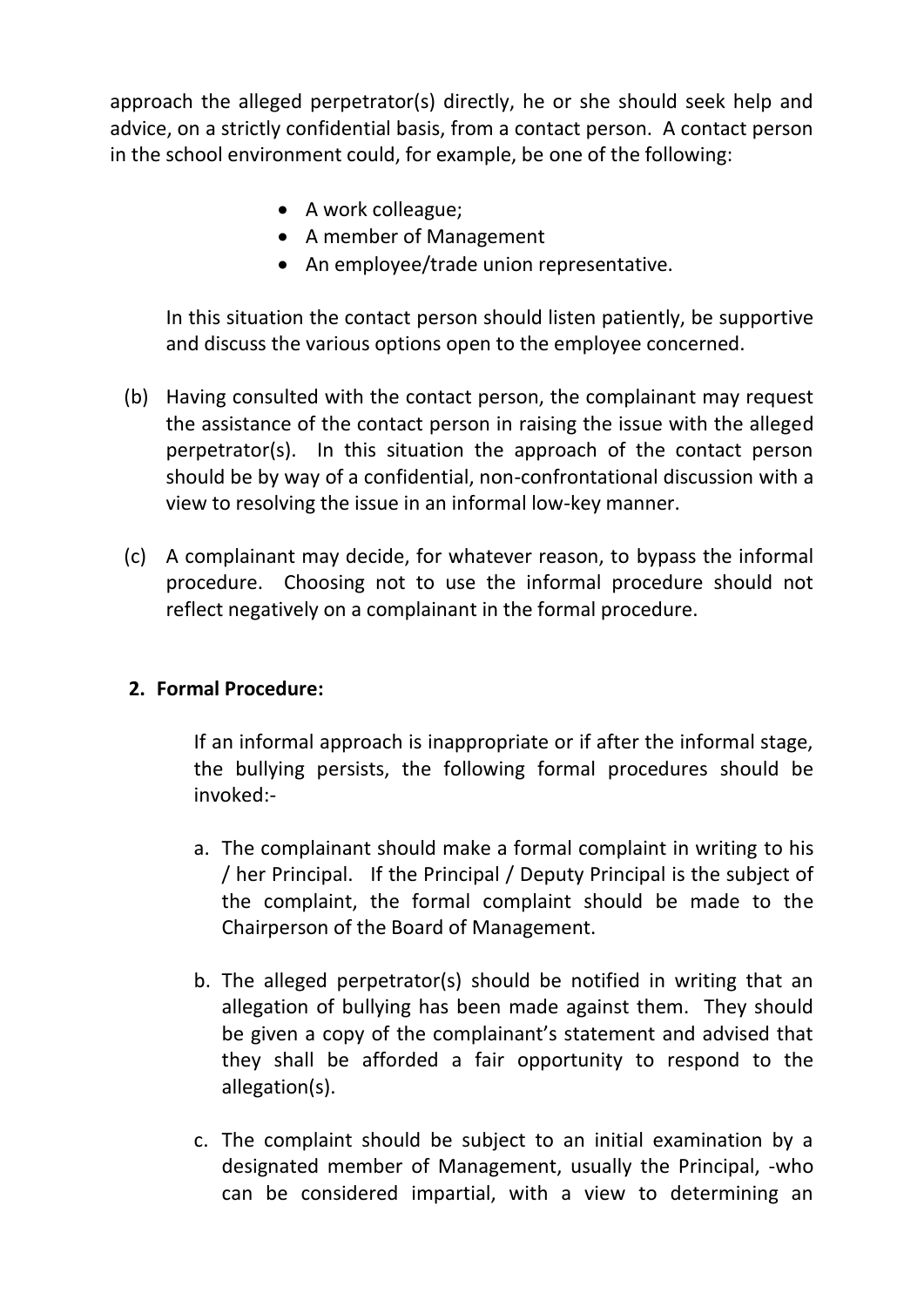appropriate course of action. An appropriate course of action at this stage, for example, could be exploring a mediated solution which would require the agreement of all parties, or a view that the issue can be resolved informally. Should either of these approaches be deemed inappropriate or inconclusive, a formal investigation of the complaint should take place with a view to determining the facts and the validity or otherwise of the allegation(s).

### **Investigation**

- d. The investigation should be conducted by either a designated member or members of Management or, if deemed appropriate, an agreed third party. The investigation should be conducted thoroughly, objectively, with sensitivity, utmost confidentiality, and with due respect for the rights of both the complainant and the alleged perpetrator(s).
- e. The investigation should be governed by terms of reference, preferably agreed between the parties in advance.
- f. The investigator(s) should meet with the complainant and alleged perpetrator(s) and any witness or relevant persons on an individual confidential basis with a view to establishing the facts surrounding the allegation(s). Both the complainant and alleged perpetrator(s) may be accompanied by a work colleague or employee / trade union representative if so desired.
- g. Every effort should be made to carry out and complete the investigation as quickly as possible and preferably within an agreed timeframe. On completion of the investigation, the investigator(s) should submit a written report to the Board of Management containing the findings of the investigation.
- h. The complainant and the alleged perpetrator(s) should be informed in writing of the findings of the investigation.
- i. Both parties should be given the opportunity to comment on the findings before any action is decided upon by the Board of Management. The method of communicating the commentary may be in writing and / or by the individuals presenting at a Board of Management meeting.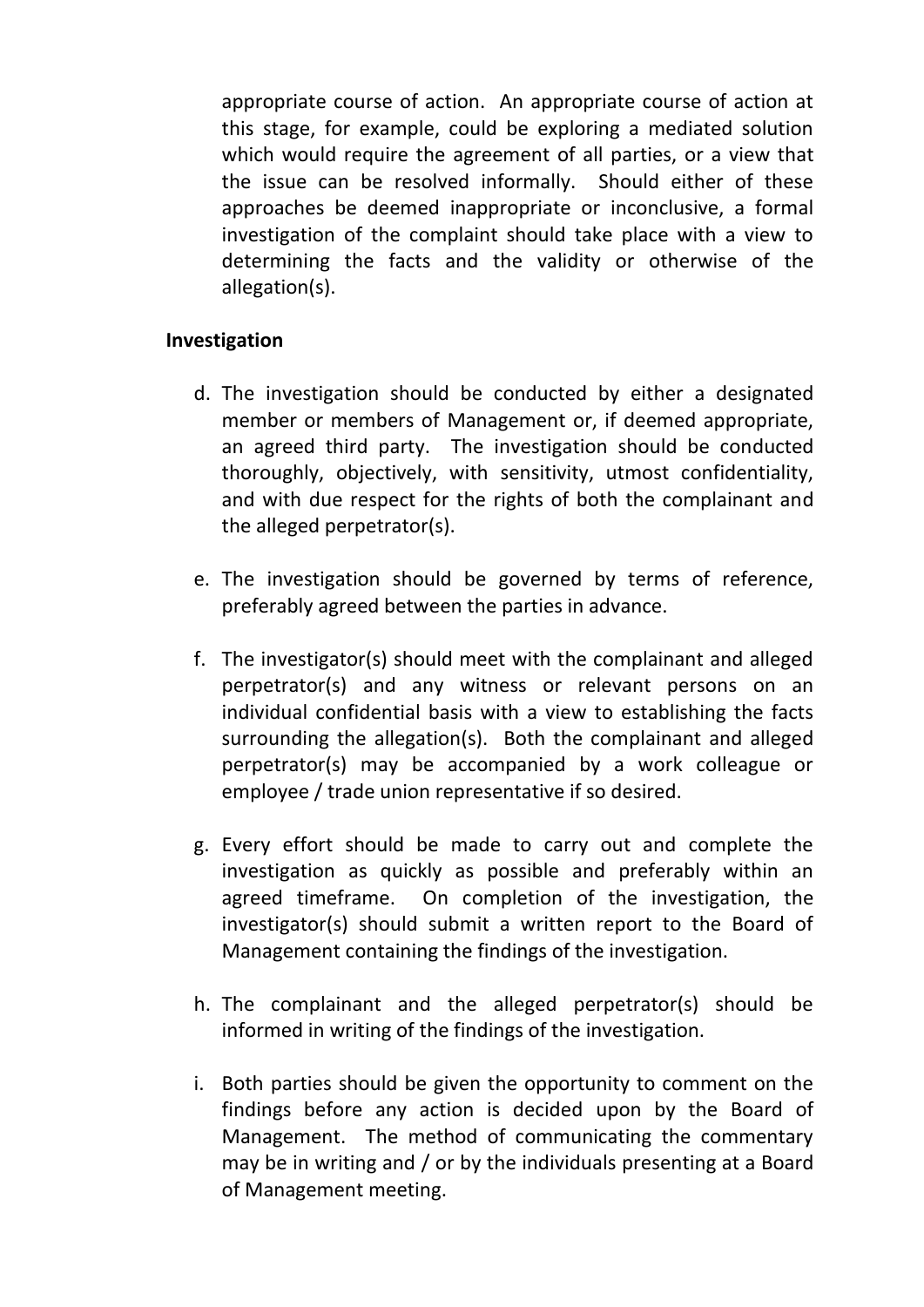## **Outcome**

j. Should the Board of Management decide that the complaint is well founded, the alleged perpetrator(s) should be given a formal interview to determine an appropriate course of action. Such action could, for example, involve counselling and / or monitoring or progressing the issue through the St. Angela's School agreed Disciplinary and Grievance procedure.

# **3. Confidentiality**

All individuals involved in the procedures referred to above should maintain absolute confidentiality on the subject.

# **4. At all stages of the process a clear record should be kept of:**

- the investigation undertaken.
- all communications to / by the complainant
- the subject of the complaint
- the steps and all the decisions taken

The above records should be held by the Chairperson of the Board of Management in a confidential manner in a secure place.

Where a complaint has been rejected or has not been upheld, a statement to that effect shall conclude the record in the personnel file of the complainant. All records in relation to a rejected / not upheld complaint shall be removed from the personnel file of the subject of the complaint. A statement of the outcome of the investigation will conclude all other files*.* Where a statement of the outcome of the investigation confirms the allegation to be true then the statement of outcome shall be placed on the file/record of the person against whom the investigation upheld the complaint.

# **5. Protection and Support**

Staff shall be protected from intimidation, victimisation or discrimination for filing a complaint or assisting in an investigation. Retaliation against a member of staff for complaining about bullying/harassment is considered a disciplinary offence. A malicious complaint made by a staff member will be treated as misconduct under the disciplinary procedure.

## **6. Assistance in the event of Harassment**